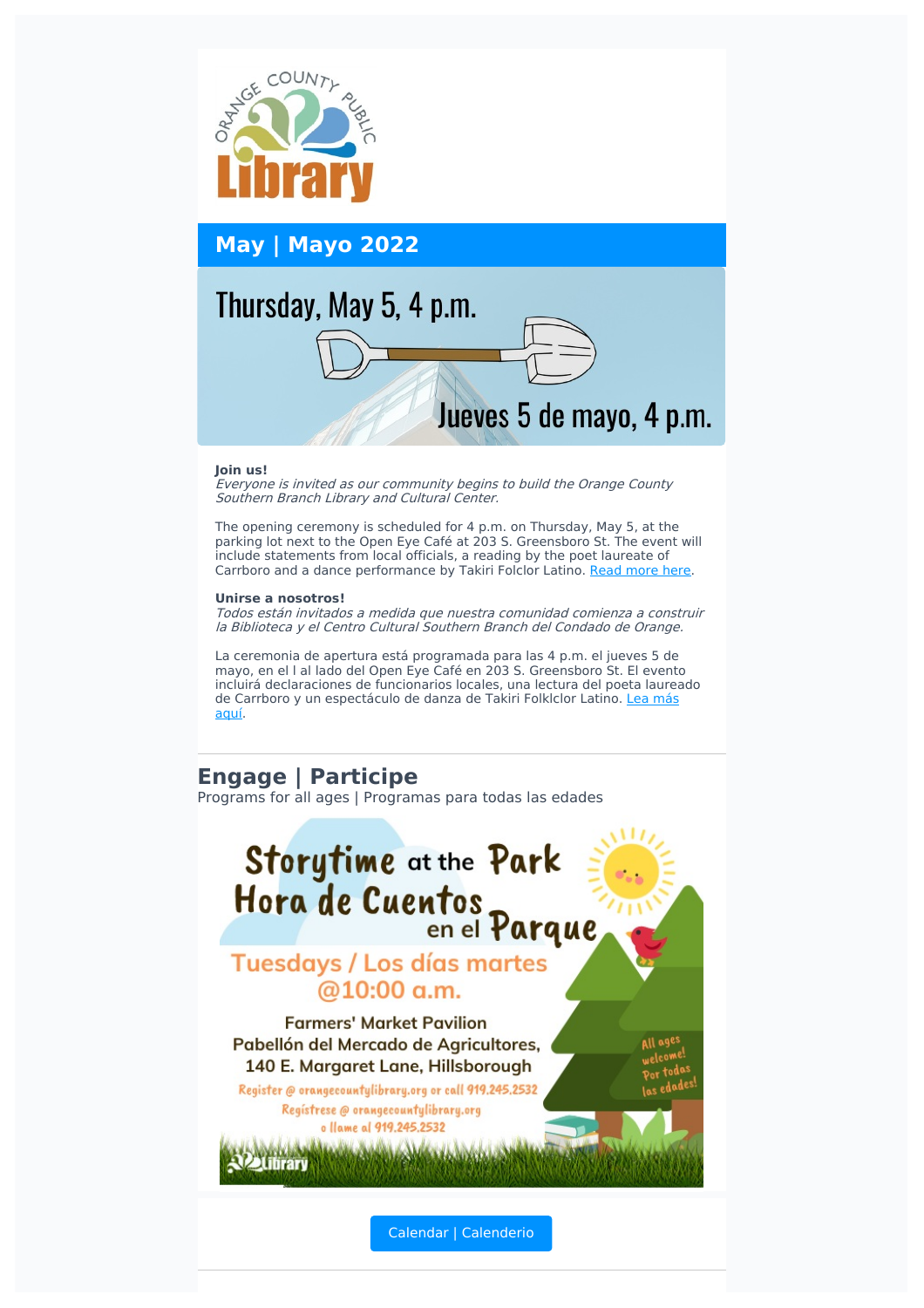## **Learn | Aprende** Digital Literacy | Alfabetización Digital



# **Borrow | Pide Prestado**

Asian American and Pacific Islander| Asiáticos Americanos e Isleños del Pacífico



Connect to the world with your library. This month is Asian American and Pacific Islander [Heritage](https://library.orangecountync.gov/iii/encore/search/C__Sats_asian_pacificislander_authors__Orightresult__U?lang=eng&suite=cobalt) Month. We have books for [kids](https://library.orangecountync.gov/iii/encore/search/C__Sys_asian%20and%20pacific%20islander%20characters__Orightresult__U?lang=eng&suite=cobalt) and books for teens and adults.

Conéctese con el mundo con su biblioteca. Este mes es el Mes del Patrimonio de los Asiáticos Americanos e Isleños del Pacífico. Tenemos libros para [niños](https://library.orangecountync.gov/iii/encore/search/C__Sys_asian%20and%20pacific%20islander%20characters__Orightresult__U?lang=eng&suite=cobalt) y libros para [adolescentes](https://library.orangecountync.gov/iii/encore/search/C__Sats_asian_pacificislander_authors__Orightresult__U?lang=eng&suite=cobalt) y adultos.



# **Summer Learning Begins June 7**

We will have reading challenges and prizes for all ages. Stay tuned for more information in the coming weeks.

# **El aprendizaje de verano comienza el 7 de junio.**

Tendremos juegos de lectura y premios para todas las edades. Estén atentos para más información en las próximas semanas.

# **Listen | Escucha**

Listen to us on **WHUP, 104/7 FM** the first Tuesday of each month at 8:20 a.m.

Escúchanos en **WHUP, 104/7 FM** el primer martes de cada mes a las 8:20 a.m.

The libraries will be closed Monday, May 30 for Memorial Day.

Las bibliotecas estarán cerradas el lunes 30 de mayo para el Día de los Caídos.